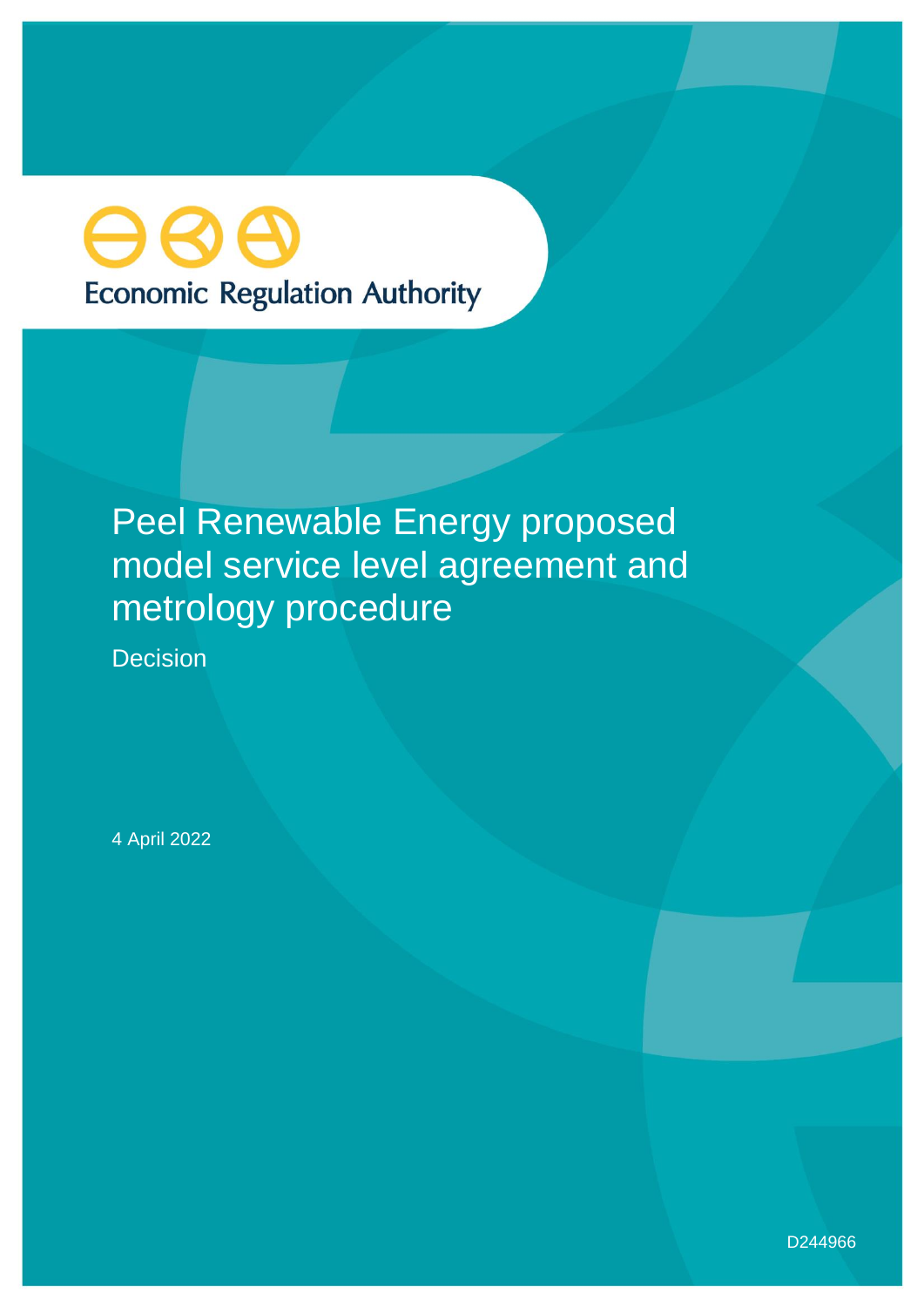## **Economic Regulation Authority**

Level 4, Albert Facey House

469 Wellington Street, Perth WA 6000

**Telephone** 08 6557 7900

**Email** info@erawa.com.au

**Website** www.erawa.com.au

This document can also be made available in alternative formats on request.

National Relay Service TTY: 13 36 77

© 2022 Economic Regulation Authority. All rights reserved. This material may be reproduced in whole or in part provided the source is acknowledged

**Peel Renewable Energy proposed model service level agreement and metrology procedure –** Decision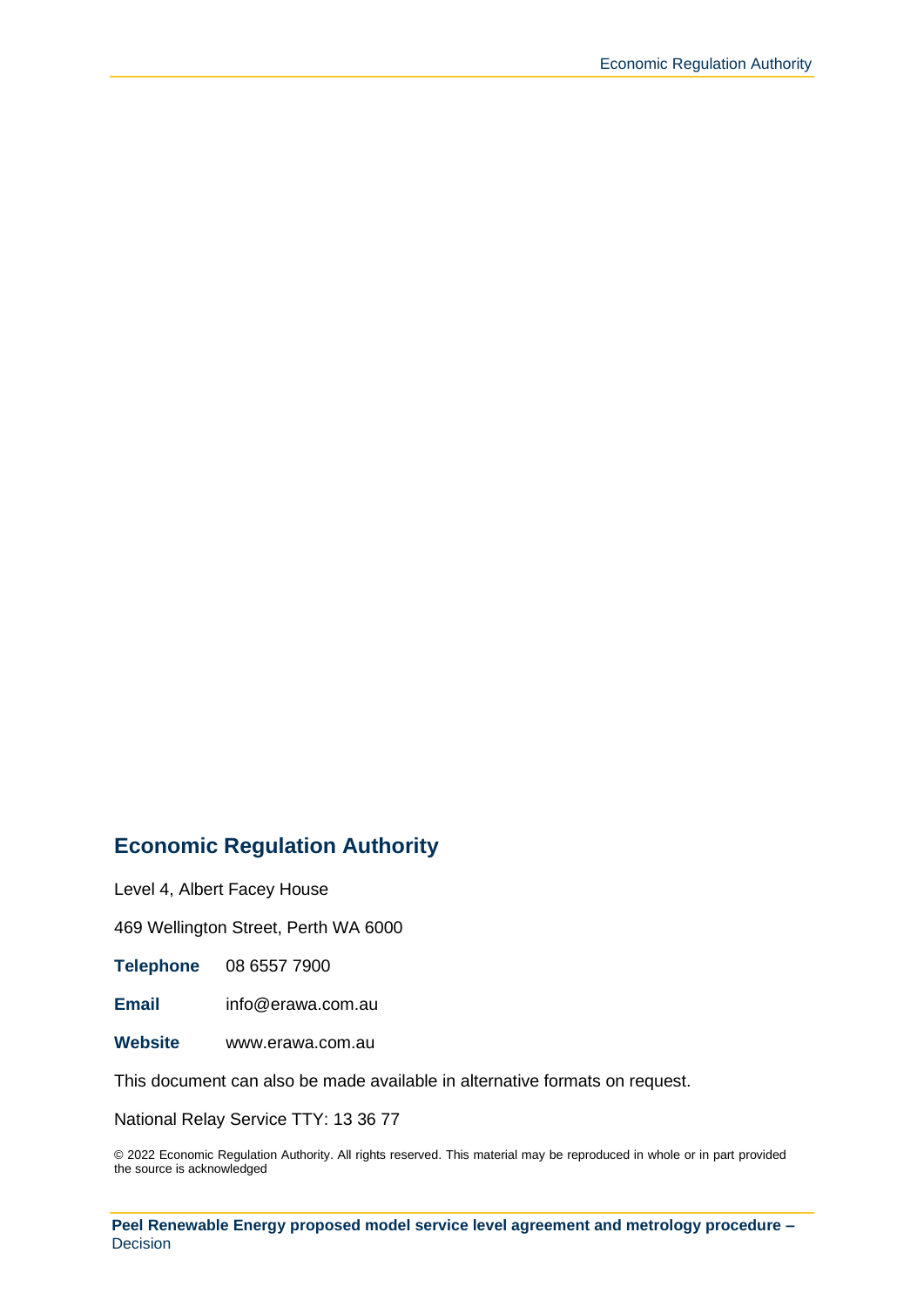## **Contents**

| 21  | Consultation process and report on development and consultation process2 |  |
|-----|--------------------------------------------------------------------------|--|
| 2.2 |                                                                          |  |
| 2.3 |                                                                          |  |
| 2.4 |                                                                          |  |
|     |                                                                          |  |

### **List of appendices**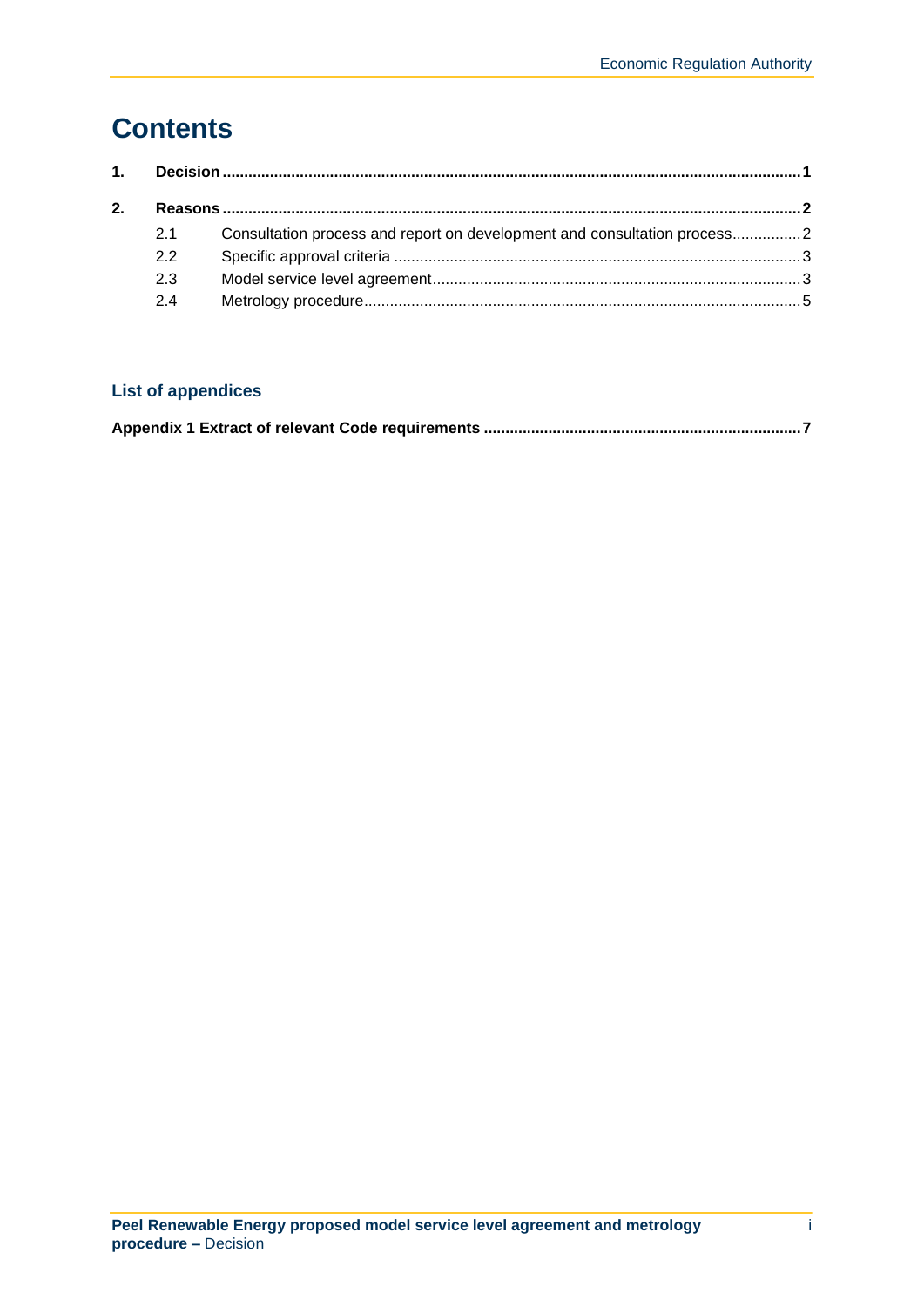## <span id="page-3-0"></span>**1. Decision**

On 23 November 2021, Peel Renewable Energy (PRE) submitted a proposed model service level agreement and metrology procedure to the Economic Regulation Authority for approval. The application was made under clause 6.2 of the *Electricity Industry (Metering) Code 2012*.

PRE is the licenced distribution network service provider for the Peel Business Park Microgrid, located at Nambeelup, south of Perth.

The model service level agreement details the metering services that a network operator provides and the terms and conditions, including applicable charges. The metrology procedure provides guidance on the provision, installation and maintenance of metering equipment connected to the network.

Prior to submitting the proposed documents to the ERA, PRE undertook stakeholder consultation as required under clause 6.11(2). To ensure all Code participants were provided with an opportunity to comment, the ERA published the proposed documents for consultation on its website on 26 November 2021. No submissions were received.

The ERA must not approve a proposed document unless it is satisfied that the document meets the relevant requirements in the Code.

The ERA found that the proposed documents did not fully comply with the requirements of the Code and notified PRE accordingly on 28 February 2022 as required under clause 6.13(1)(b) of the Code.

In response, PRE submitted an amended model service level agreement and metrology procedure under clause 6.16(1) of the Code on 4 March 2022.

The ERA is satisfied that the amended documents are compliant with the requirements of the Code. Accordingly, the ERA has decided to approve the amended proposed model service level agreement and metrology procedure.

The reasons for the ERA's decision are set out below.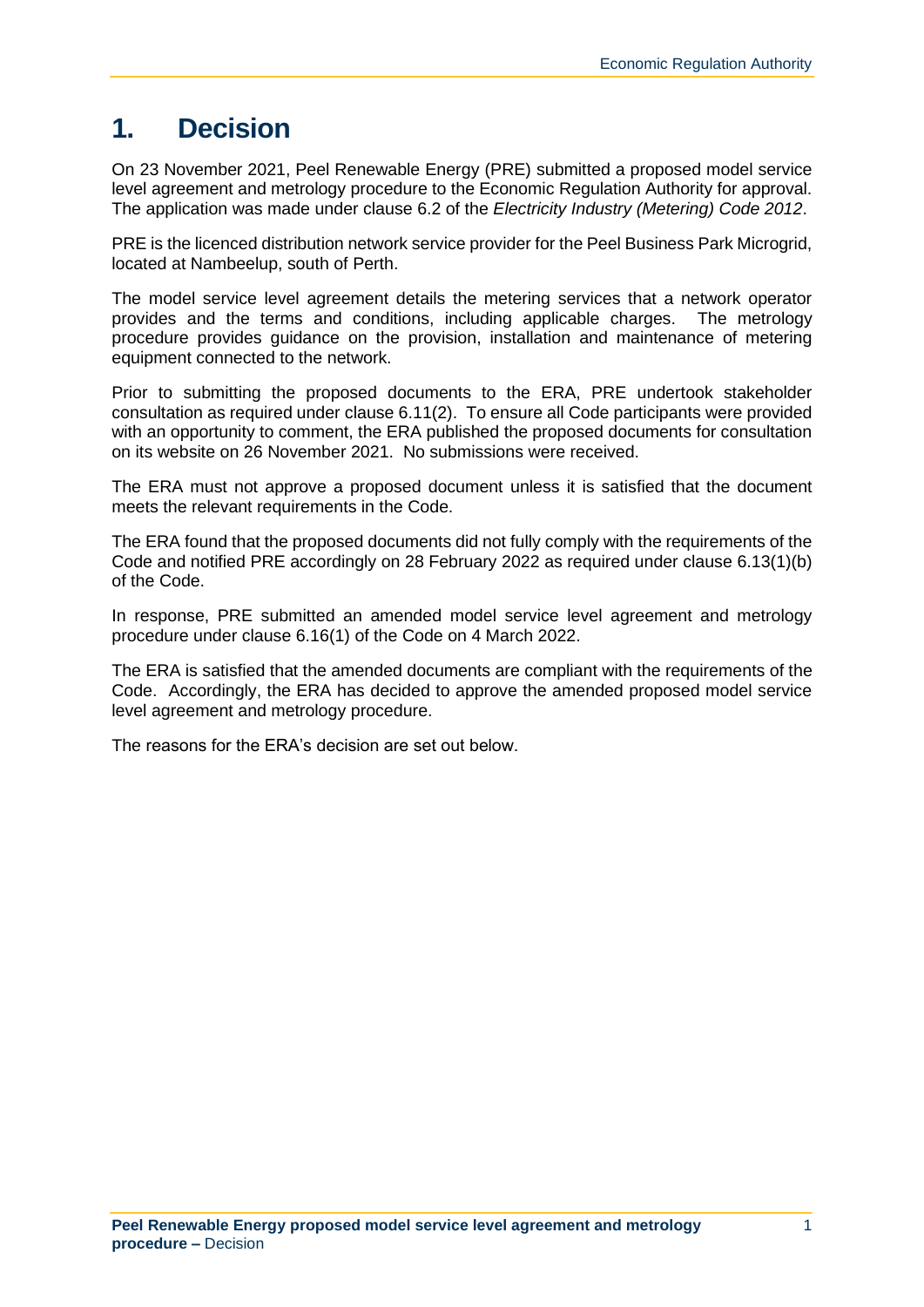## <span id="page-4-0"></span>**2. Reasons**

PRE's proposed metering documents submission consisted of a:

- model service level agreement
- metrology procedure
- registration process for metering installation providers
- report on development and consultation process.

PRE subsequently advised that it did not require the registration process for metering installation providers to be approved and withdrew that part of its application.

## <span id="page-4-1"></span>**2.1 Consultation process and report on development and consultation process**

Under clause 6.11(4) of the Code, the ERA must not approve a proposed model service level agreement or metrology procedure unless it is satisfied that PRE has complied with clauses 6.11(2) and 6.11(3).

These clauses require PRE to do the following:

- Provide Code participants with an opportunity to make submissions on the proposed metrology procedure; and where submissions are made, take these submissions into account.
- Provide a report to the ERA that:
	- Identifies the process through which the proposed metrology procedure was developed, including the consultation undertaken.
	- Describes how the proposed metrology procedure complies with the approval criteria set out in the Code.
	- Describes how PRE took into account any submissions made to it.
	- Includes copies of any submissions received.

PRE identified a list of code participants "with a conceivable interest in the microgrid" and emailed each a copy of the proposed model service level agreement and metrology procedure on 7 September 2021.

The Code requires PRE to give Code participants a reasonable opportunity to make submissions on the proposed metering documents. The Code defines Code participants to include a network operator, retailer, generator, metering data agent, user, the Australian Energy Market Operator and the ERA. As PRE had undertaken a targeted consultation, the ERA published PRE's proposal on its website for consultation on 26 November 2021 to ensure that all Code participants had a reasonable opportunity to make submissions. No further submissions were made to the ERA.

The ERA considers the consultation requirements of clause 6.11(2) of the Code have been satisfied. That is:

• Taking into account the ERA's further opportunity for public consultation, Code participants have had a reasonable opportunity to make submissions on PRE's proposed model service level agreement and metrology procedure.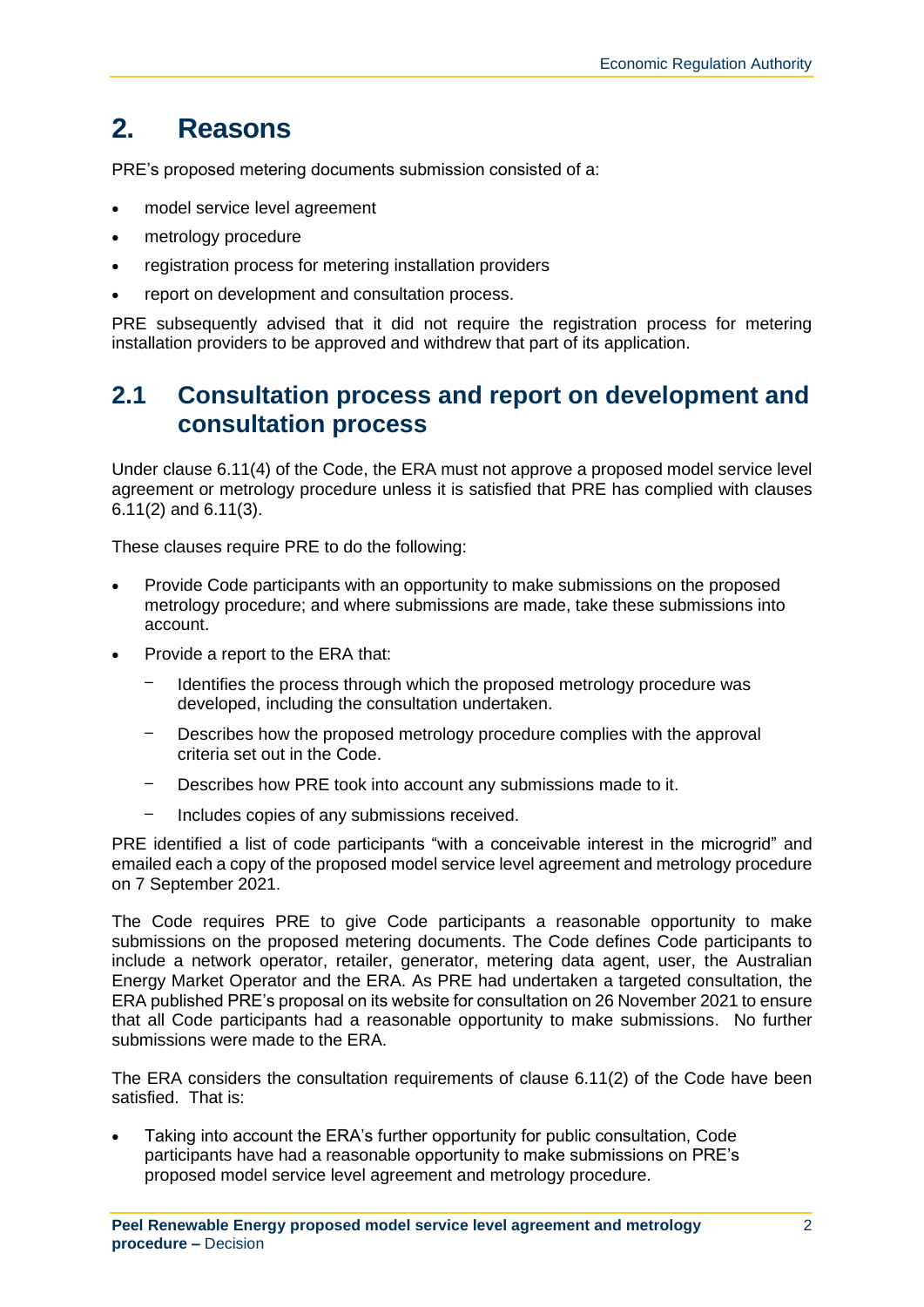• No issues were raised in submissions.

PRE's report on the development and consultation process satisfied the reporting requirements of clause 6.11(3) of the Code as it:

- Identified the process through which the proposed model service level agreement and metrology procedure were developed including the consultation undertaken.
- Described how the proposed model service level agreement and metrology procedure complied with the requirements of the Code.
- Included a copy of the submission received.

## <span id="page-5-0"></span>**2.2 Specific approval criteria**

In addition to meeting the consultation and reporting requirements, the ERA must not approve a proposed document unless it is satisfied that the document meets the criteria set out in clauses 6.5 to 6.9 (as applicable).

Clause 6.5 sets out general requirements that apply to all metering documents.

#### **6.5 Requirements for all documents**

A *document* must:

- (a) comply with this *Code*; and
- (b) not impose inappropriate barriers to entry to a market; and
- (c) be consistent with *good electricity industry practice*; and
- (d) be reasonable; and
- (e) be consistent with the *Code objectives*; and
- (f) be consistent with the *market rules*; and
- (g) unless this *Code* requires otherwise, be consistent with other enactments.

The general and specific requirements for each document are considered below.

## <span id="page-5-1"></span>**2.3 Model service level agreement**

Specific requirements for the model service level agreement are included in clause 6.6 of the Code: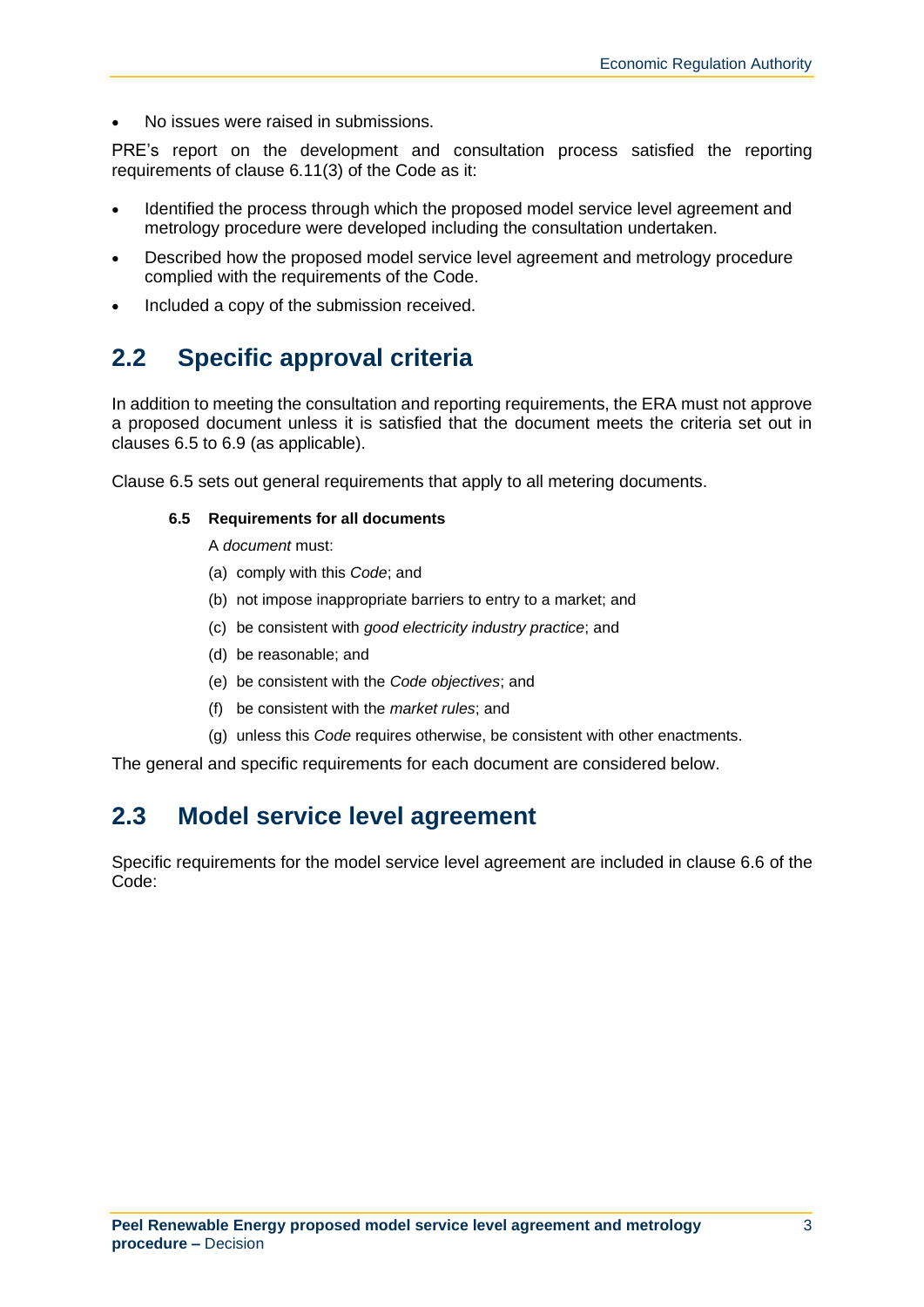#### **6.6 Requirements for model service level agreement**

- (1) A *model service level agreement* must at least:
- (a) specify the *metering services* that the *network operator*:
	- (i) must provide (which must include at least all the *metering services* that this *Code*, the *Code of Conduct* and the *Customer Transfer Code* require the *network operator* to provide); and
		- (ii) may provide, to other *Code participants* on request,

and

- (b) for each *metering service* referred to in clause 6.6(1)(a), specify:
	- (i) detailed description of the *metering service*; and
	- (ii) a timeframe, and where appropriate other service levels, for the performance of the *metering service*,

and

- (c) subject to clause 5.21(9), specify the maximum *charges* that the *network operator* may impose for each *metering service* referred to in clause 6.6(1)(a); and
- (d) if any of the *charges* specified under clause 6.6(1)(c) is variable, provide details of the methodology and cost components that will be used to calculate the variable *charge* including (where applicable) hourly labour rates, distancerelated costs and equipment usage costs; and
- (e) provide that the *charges* which may be imposed under a *service level agreement* may not exceed the costs that would be incurred by a *network operator* acting in good faith and in accordance with *good electricity industry practice*, seeking to achieve the lowest sustainable costs of providing the relevant *metering service*; and
- (f) require the *network operator* to *publish*, annually, a list setting out for each metering point on the network either:
	- (i) each date for a *scheduled meter reading* in the coming year;
	- or
	- (ii) the *reading day number* to apply for the current year,

and specify the procedures by which, and frequency with which, this list may be revised;

and

(g) specify the procedures for a *Code participant* to make a request for *metering services* ("**metering service order**") and the procedures for dealing with a *metering service order*.

The ERA assessed the proposed model service level against the requirements of clause 6.5 and 6.6 and identified the following areas that were not compliant with the Code requirements or contained errors:

- The ability for users to request cancellation of services and specify a preferred time and date for the service had not been included.
- The ability for users to request a change to the meter reading schedule had not been included.
- A reference to pre-payment meters was included in error and must be removed.
- Inconsistencies between schedule 1 and schedule 2 in relation to the "standard" or "extended" classification must be corrected.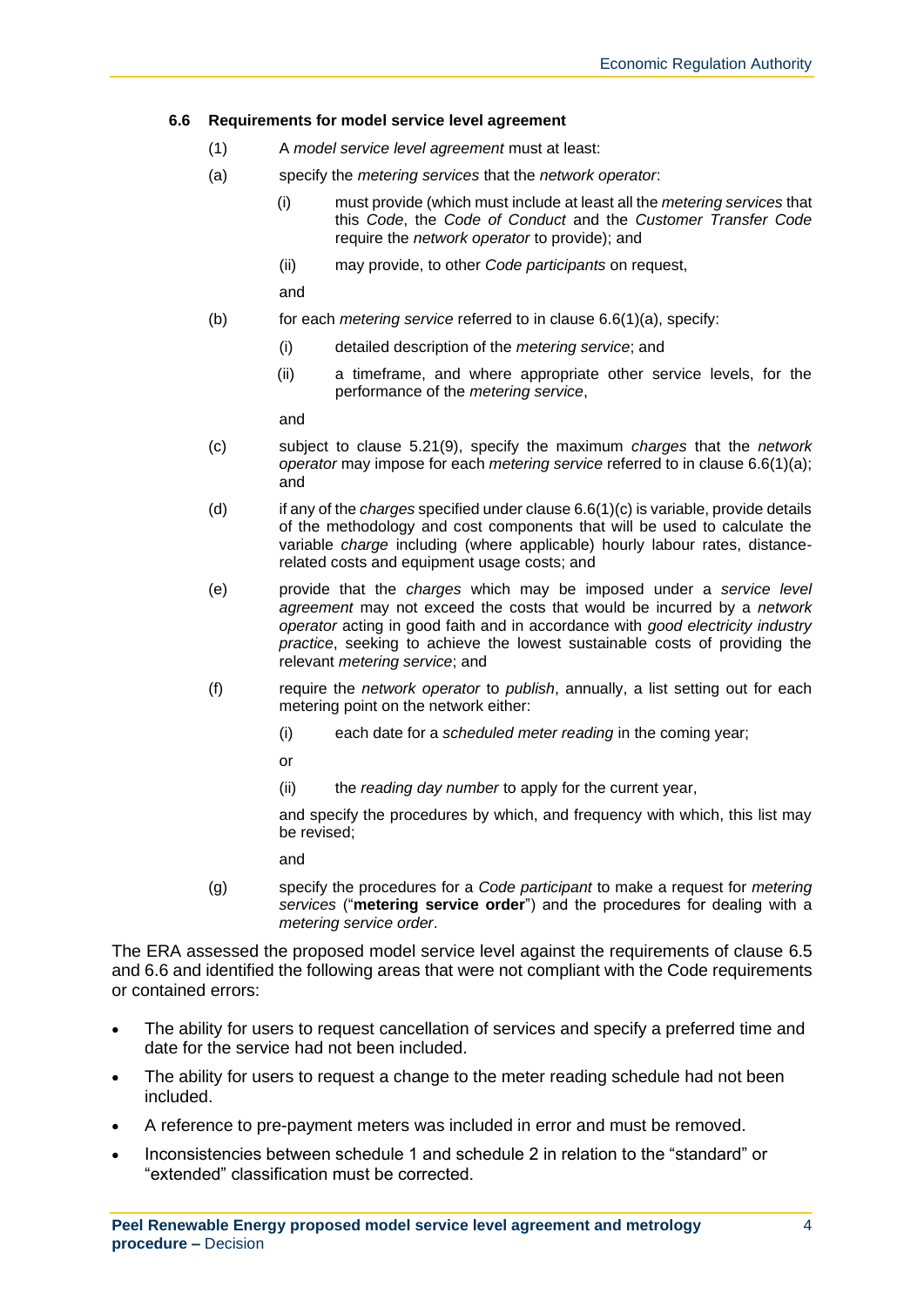- The timeframes for delivery of services must be definitive.
- The "KPI" for energy data provision accuracy should be relabelled "% accuracy" to more clearly reflect what the key performance indicator is.
- Inconsistencies in timeframes stated in schedule 2 and 3 should be reconciled.
- Some of the de-energise/re-energise and meter reading timeframes appeared inconsistent with obligations under the Metering Code and Small Use Customer Code.
- A charge had been included for the provision of standing data. This is inconsistent with clause 5.5(2A)(a) of the Code that prohibits network operators from charging for the provision of standing data.
- Some of the services will be priced on application. Section  $6.6(1)(d)$  of the Metering Code requires inclusion of the method and cost components that will used to calculate a variable charge including (where applicable) hourly labour rates, distance-related costs and equipment usage costs.
- The proposed model service level agreement defined "dispute" differently to the definition included in the Metering Code. It should be consistent with the definition in the Metering Code.

The amended model service level agreement submitted by PRE on 4 March 2022 satisfactorily addresses the matters identified by the ERA.

## <span id="page-7-0"></span>**2.4 Metrology procedure**

Specific requirements for the metrology procedure are included in clause 6.8 of the Code.

#### 6.8 **Requirements for a metrology procedure**

A *metrology procedure* must at least:

- (a) as a minimum, contain information on the *devices* and *methods* that are used by the *network operator* to:
	- (i) measure, or determine by means other than a *device*, *electricity* produced and consumed at a *metering point*: and
	- (ii) convey the measured or determined information to other *devices* using *communication links*; and
	- (iii) prepare the information using *devices* or *methods* to form *energy data*; and
	- (iv) provide access to the *energy data* from a telecommunications network;

and

- (b) specify the minimum requirements for *meters* and *metering installations*, including:
	- (i) accumulation meters; and
	- (ii) interfaces that allow *interval energy data* to be downloaded; and
	- (iii) direct connected *meters* for *Type 4* to *Type 6 metering installations*; and
	- (iv) *CTs* and *VTs*; and
	- (v) programmable settings under clause 3.10.
- (c) specify the procedures for *estimating*, *substituting* and *validating energy data* under this *Code*; and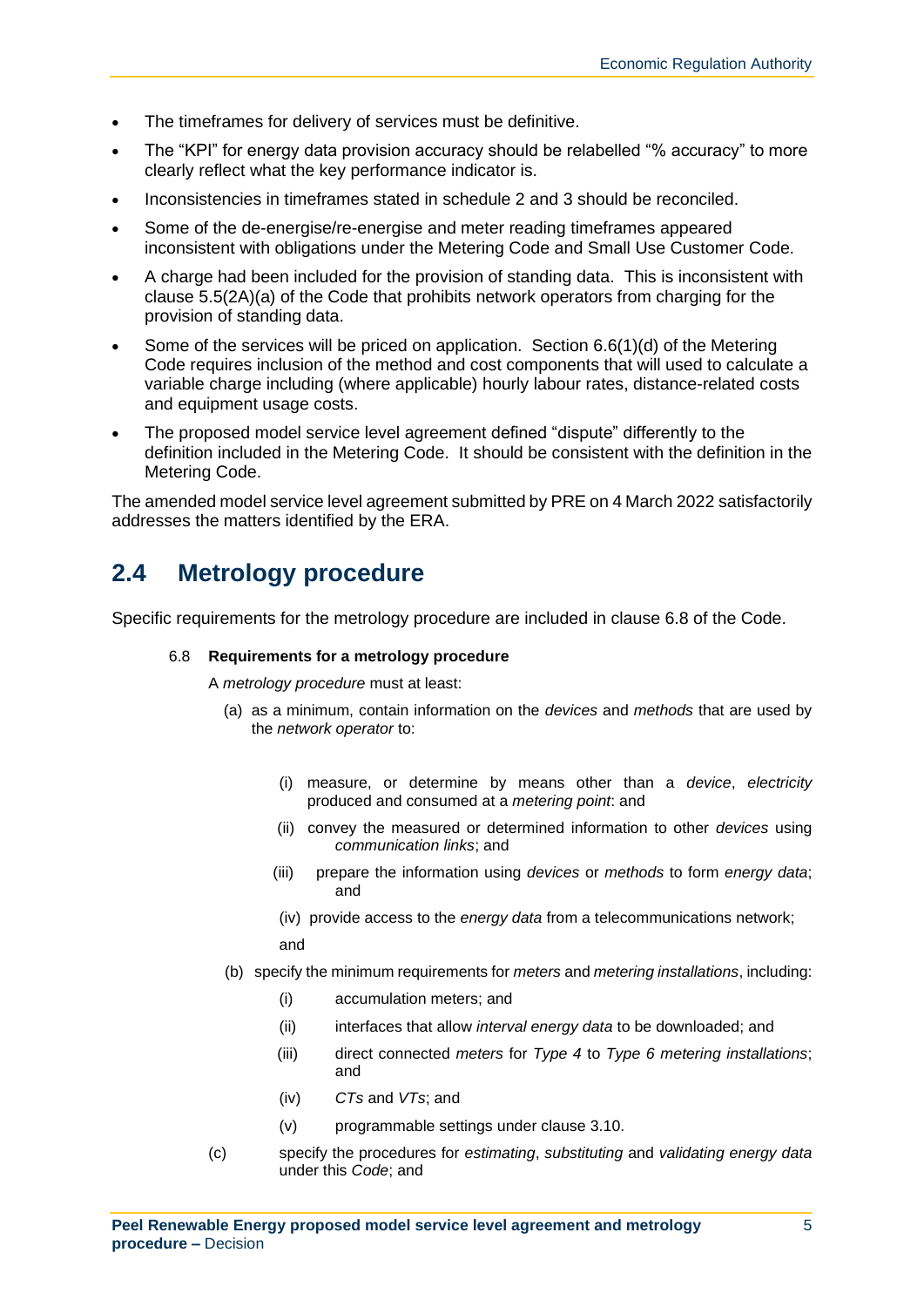- (ca) provide for the sampling and testing of *meters* for the purposes of and in accordance with clause 3.11A(1); and
- (d) not used
- (e) specify the date from which the *metrology procedure* takes effect which must be no less than 3 months after it is *published.*

The ERA assessed the proposed model service level against the requirements of clause 6.5 and 6.8 and identified the following areas that were not compliant with the Code requirements or contained errors:

- "Trading interval" the definition has been removed from the Metering Code so clause 2.3 of the proposed metrology procedure required amendment.
- "Validation" and "Verification" definitions should be consistent with the Metering Code definition
- Clause 2.1 of the proposed metrology procedure stated that PRE will only design and install Type 4 Metering Installations unless otherwise agreed pursuant to a service level agreement. However, Type 4 can only be used up to certain limits. An amendment was required to make clear that metering installations will at least meet the requirements for metering installations in Table 3A Appendix 1 of the Code.
- The drafting of the procedures for meter readings, data collection and storage and transfer of energy data required clarification.

The amended model service level agreement submitted by PRE on 4 March 2022 satisfactorily addresses the matters identified by the ERA.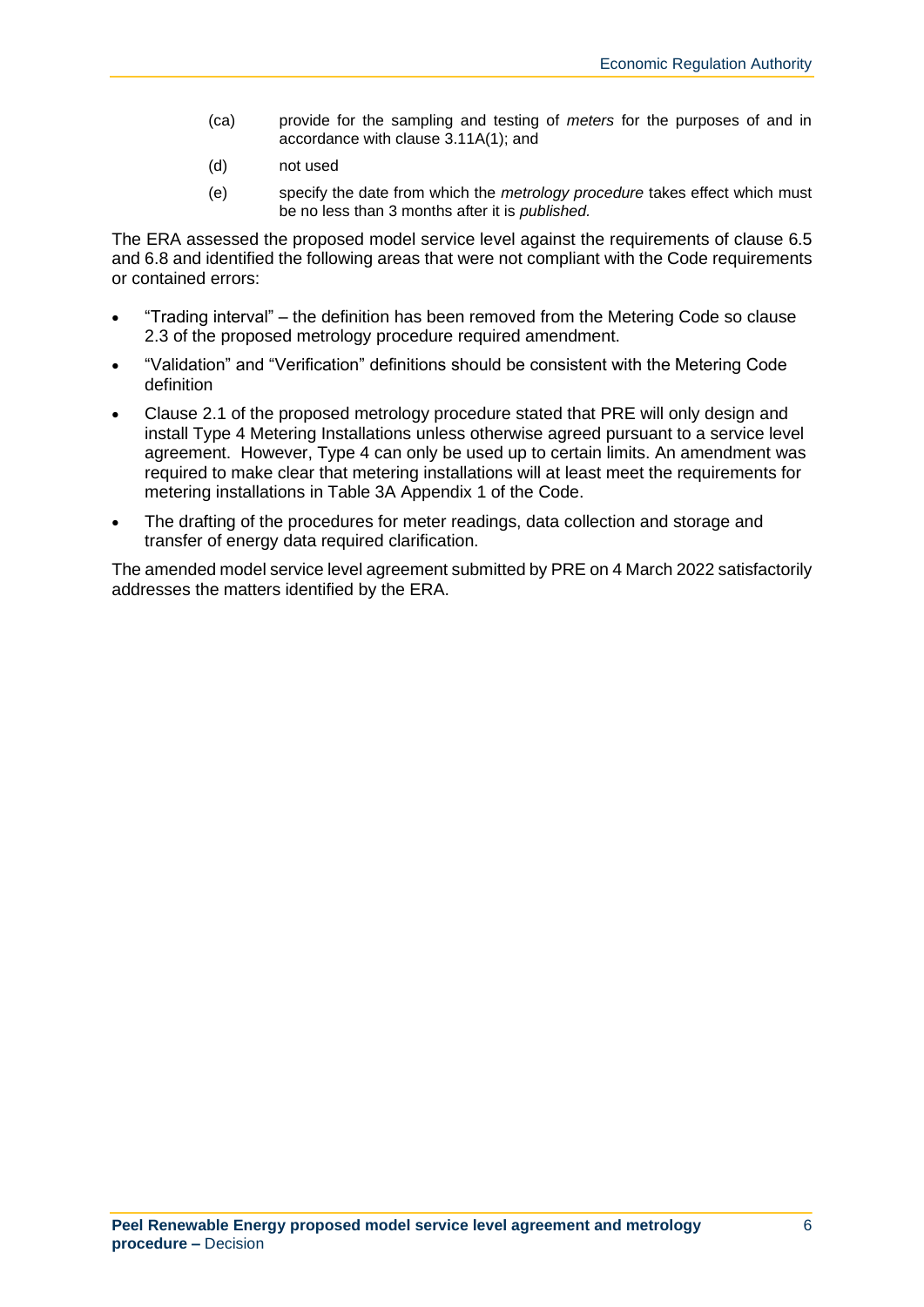## <span id="page-9-0"></span>**Appendix 1 Extract of relevant Code requirements**

The establishment and approval procedure for metering documents, including a model service level agreement and metrology procedure is outlined in Part 6 of the Code.

Clause 6.2 of the Code requires a network operator to establish metering documents and have these documents approved by the ERA. The documents include:

- A model service level agreement that sets out the metering services that the network operator provides and the terms and conditions it offers, including applicable charges. The model service level agreement automatically applies to metering services if a user does not have its own agreement with the network operator.
- A metrology procedure that provides guidance on the provision, installation and maintenance of metering equipment connected to the network.

Clause 6.11 of the Code requires the network operator to undertake consultation prior to submitting a proposed document to the ERA for approval.

#### **6.11 Consultation with Code participants**

- $(1)$  ...
- (2) Before submitting a proposed document to the Authority under clause 6.2 or publishing proposed communication rules under clause 6.19A, a network operator must:
	- (a) give Code participants a reasonable opportunity to make submissions to the network operator concerning the proposed document; and
	- (b) take into account any submissions received from Code participants in developing the proposed document.
- (3) Before submitting a proposed document to the Authority under clause 6.2 or publishing proposed communication rules under clause 6.19A, a network operator must provide a report to the Authority that:
	- (a) identifies the process through which the proposed document was developed, including details of consultation with Code participants under this clause 6.11; and
	- (b) describes how the proposed document complies with the criteria set out in clauses 6.5 to 6.9 (as applicable); and
	- (c) describes how the network operator took into account any submissions received from Code participants; and
	- (d) includes copies of submissions received by the network operator from Code participants.
- (3A) The network operator must publish the report it provides to the Authority under clause 6.11(3).
- (4) The Authority must not approve a proposed document under clause 6.2 unless the Authority is satisfied that the network operator has complied with clauses 6.11(2) and 6.11(3).

Under clause 6.14 of the Code, the ERA must not approve a proposed metering document unless it is satisfied that the document meets the criteria set out in clauses 6.5 to 6.9 (as applicable) of the Code.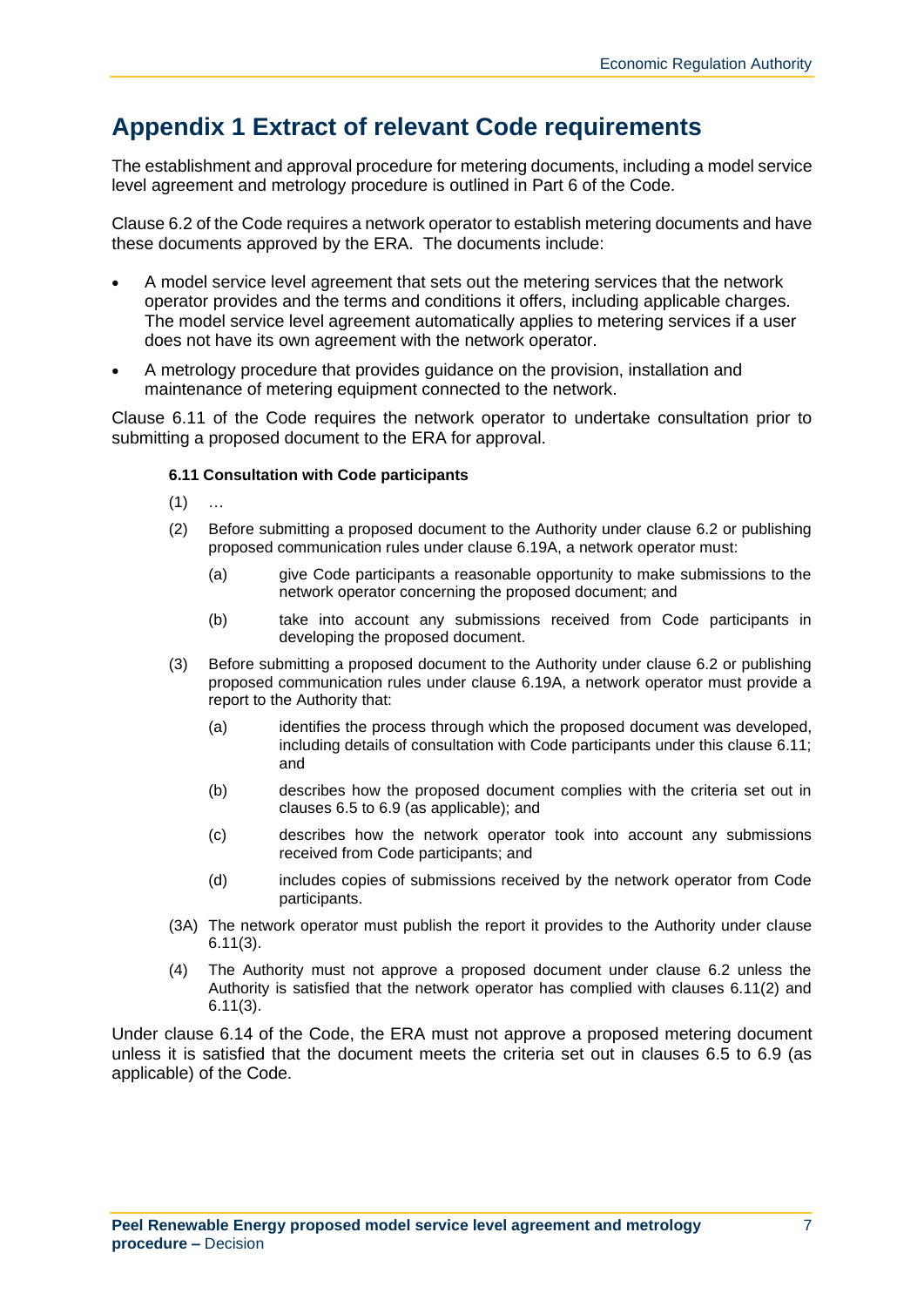Clauses 6.5 of the Code sets out the requirements that apply for all documents required under the Metering Code:

#### **6.5 Requirements for all documents**

A *document* must:

- (h) comply with this *Code*; and
- (i) not impose inappropriate barriers to entry to a market; and
- (j) be consistent with *good electricity industry practice*; and
- (k) be reasonable; and
- (l) be consistent with the *Code objectives*; and
- (m) be consistent with the *market rules*; and
- (n) unless this *Code* requires otherwise, be consistent with other enactments.

The Code objectives are set out in clause 2.1 of the Code:

#### **2.1 Code Objectives**

- (1) The *Code objectives* are to:
	- (a) promote the provision of accurate metering of electricity production and consumption;
	- (b) promote access to and confidence in *data* of parties to commercial *electricity* transactions;
	- (c) facilitate the operation of Part 8 and Part 9 of the Act, the *Customer Transfer Code* and the *Code of Conduct*.
- (2) *Code participants* must have regard to the *Code objectives* when performing an obligation under this *Code*, whether or not the provision under which they are performing refers expressly to the *Code objectives*.

Specific requirements for the model service level agreement are included in clause 6.6:

#### **6.6 Requirements for model service level agreement**

- (1) A *model service level agreement* must at least:
- (a) specify the *metering services* that the *network operator*:
	- (i) must provide (which must include at least all the *metering services* that this *Code*, the *Code of Conduct* and the *Customer Transfer Code* require the *network operator* to provide); and
		- (ii) may provide, to other *Code participants* on request,

and

- (b) for each *metering service* referred to in clause 6.6(1)(a), specify:
	- (i) detailed description of the *metering service*; and
	- (ii) a timeframe, and where appropriate other service levels, for the performance of the *metering service*,

and

- (c) subject to clause 5.21(9), specify the maximum *charges* that the *network operator* may impose for each *metering service* referred to in clause 6.6(1)(a); and
- (d) if any of the *charges* specified under clause 6.6(1)(c) is variable, provide details of the methodology and cost components that will be used to calculate the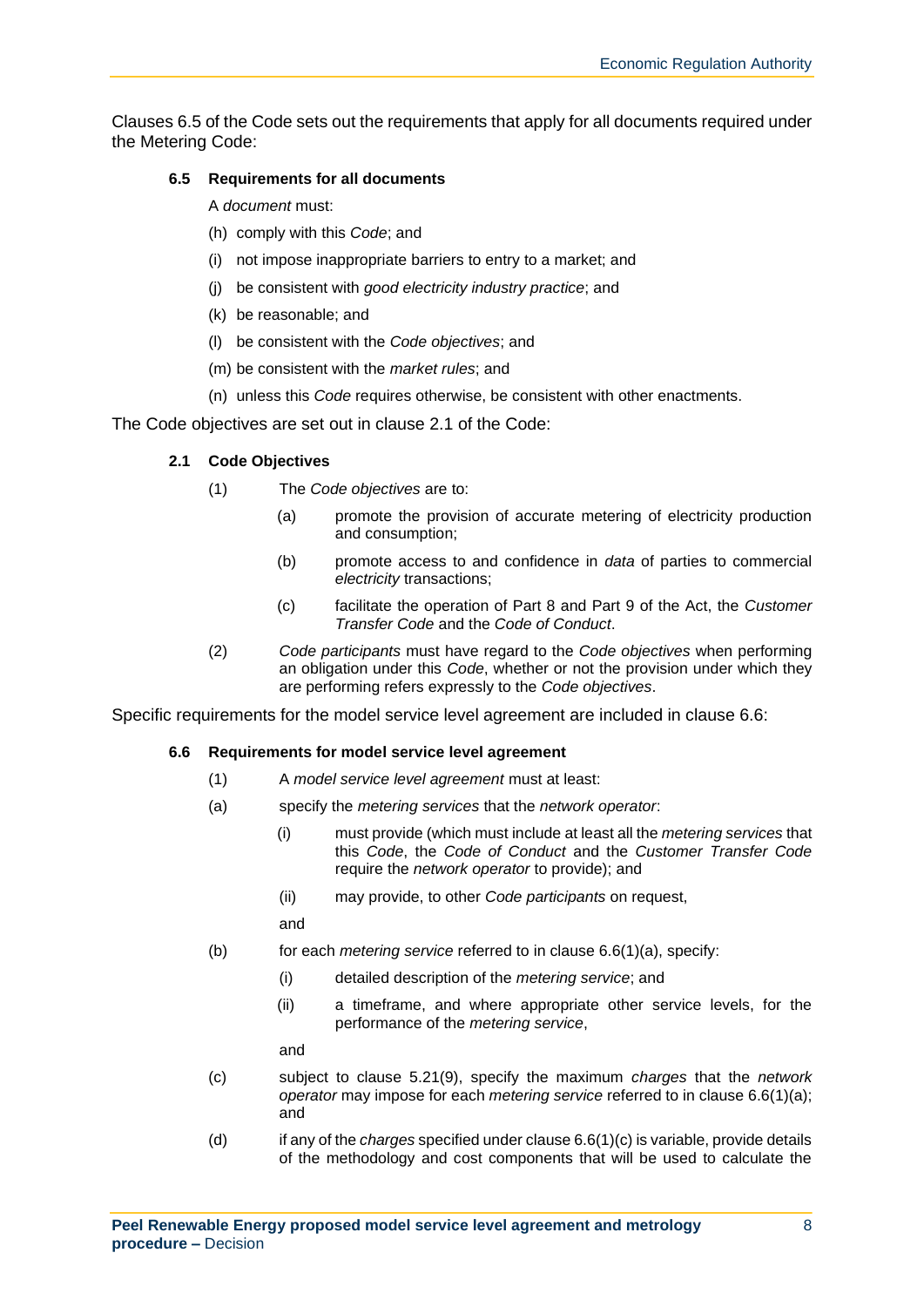variable *charge* including (where applicable) hourly labour rates, distancerelated costs and equipment usage costs; and

- (e) provide that the *charges* which may be imposed under a *service level agreement* may not exceed the costs that would be incurred by a *network operator* acting in good faith and in accordance with *good electricity industry practice*, seeking to achieve the lowest sustainable costs of providing the relevant *metering service*; and
- (f) require the *network operator* to *publish*, annually, a list setting out for each metering point on the network either:
	- (i) each date for a *scheduled meter reading* in the coming year;

or

(ii) the *reading day number* to apply for the current year,

and specify the procedures by which, and frequency with which, this list may be revised;

and

(o) specify the procedures for a *Code participant* to make a request for *metering services* ("**metering service order**") and the procedures for dealing with a *metering service order*.

Specific requirements for the metrology procedure are included in clause 6.8:

#### 6.8 **Requirements for a metrology procedure**

A *metrology procedure* must at least:

- (b) as a minimum, contain information on the *devices* and *methods* that are used by the *network operator* to:
- (p) measure, or determine by means other than a *device*, *electricity* produced and consumed at a *metering point*: and
	- (ii) convey the measured or determined information to other *devices* using *communication links*; and
	- (iii) prepare the information using *devices* or *methods* to form *energy data*; and
	- (iv) provide access to the *energy data* from a telecommunications network;

and

- (c) specify the minimum requirements for *meters* and *metering installations*, including:
	- (i) accumulation meters; and
	- (ii) interfaces that allow *interval energy data* to be downloaded; and
	- (iii) direct connected *meters* for *Type 4* to *Type 6 metering installations*; and
	- (iv) *CTs* and *VTs*; and
	- (v) programmable settings under clause 3.10.
- (c) specify the procedures for *estimating*, *substituting* and *validating energy data* under this *Code*; and
- (ca) provide for the sampling and testing of *meters* for the purposes of and in accordance with clause 3.11A(1); and
- (d) not used